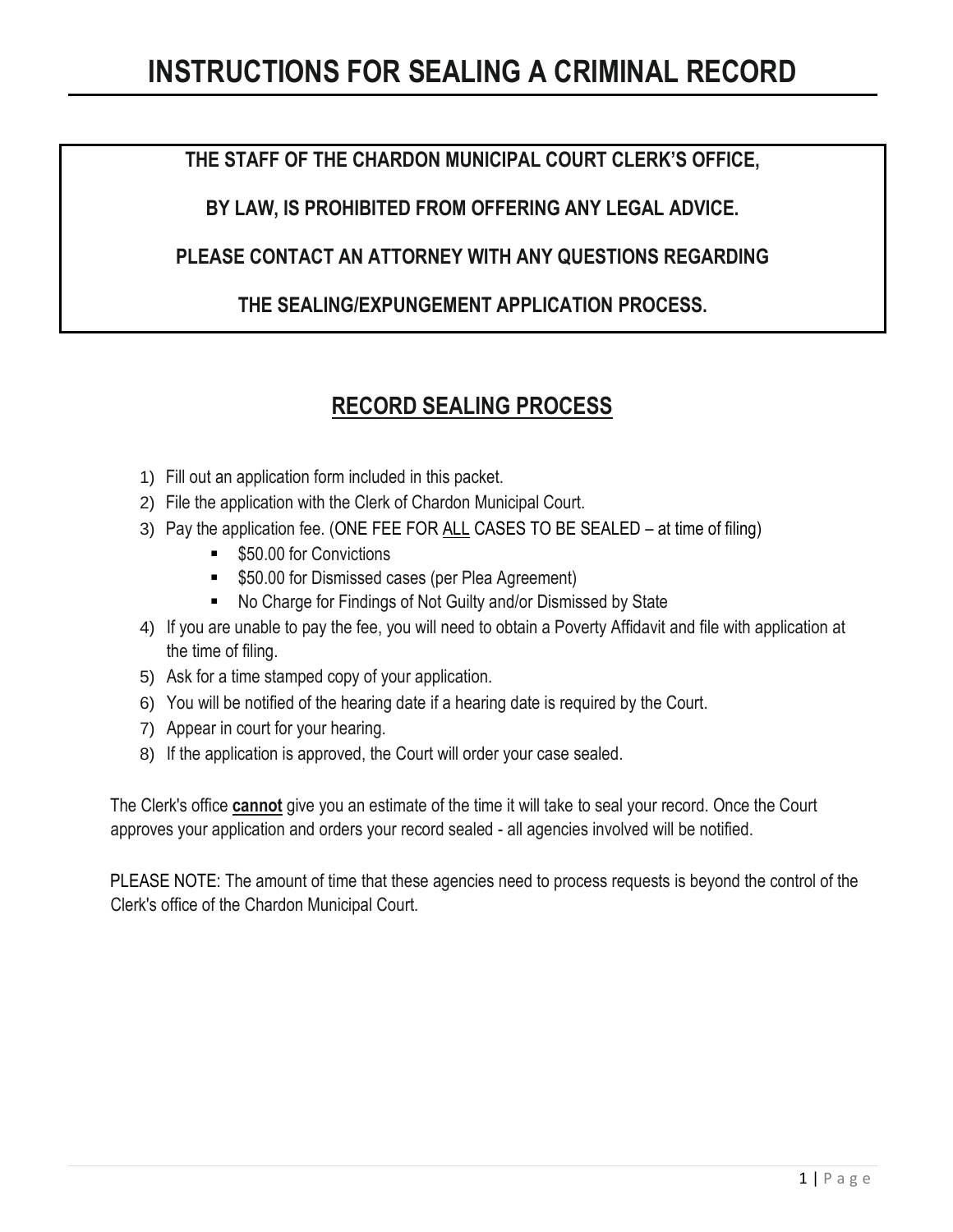# **\* PLEASE READ THIS PACK CAREFULLY \***

### **ONCE YOU FILE YOUR APPLICATION AND PAY THE APPLICATION FEE, THERE IS NO REFUND.**

## SEALING OF A RECORD

#### **In Ohio, records of conviction, bail forfeiture, finding of not guilty or dismissal may be sealed.**

If you wish to seal a case/record where you were convicted of one or all of the charges PLEASE REFER TO OHIO REVISED CODE SECTIONS 2953.31 - 2953.37 for information on sealing a record of conviction.

Sealing of a record, is the act or practice of officially preventing access to court records. In most instances after sealing, the record of conviction is treated as if it never occurred. (See 2953.32 ORC in the appendix for exceptions.)

If you wish to seal a case/record where **ALL of the charges** have been dismissed or you were found not guilty to **ALL of the charges**, please refer to OHIO REVISED CODE SECTIONS 2953.51 - 2953.56 for information on sealing a record of not guilty or dismissal.

*There is no guarantee that your application will be approved and your case sealed. Further, there is no guarantee that the case, once sealed, cannot be re-opened for inspection (refer to the appendix and the other sections of the Ohio Revised Code).*

**WARNING:** By completing this form, you are serving as your own attorney. The purpose of this packet is to help you represent yourself in this process. In no way is any legal service office representing you in this action. No attorney/client relationship has been created and Legal Aid is not representing you before this court. The outcome is not guaranteed to result in the approval of your application.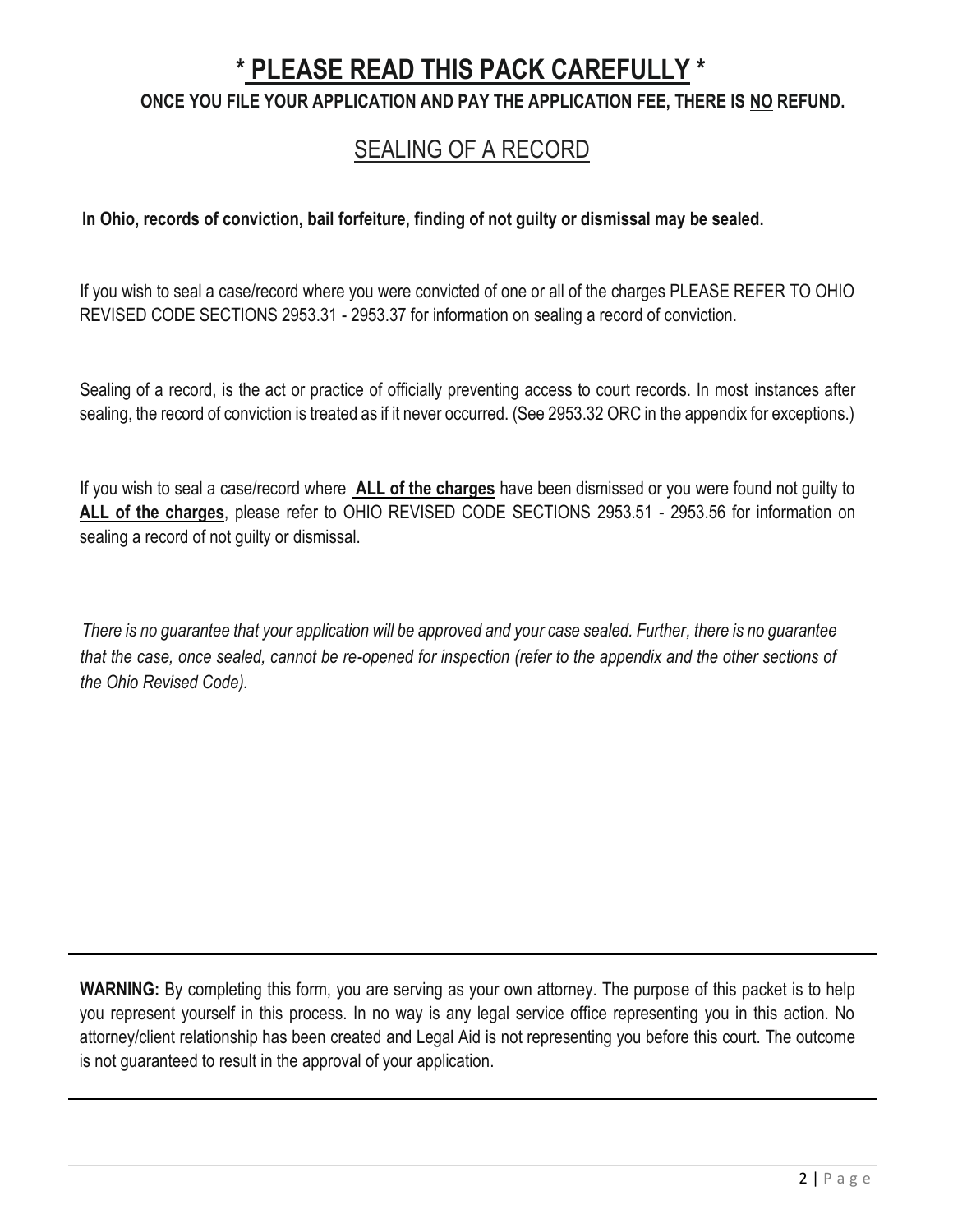## **SEALING A FOUND NOT GUILTY OR DISMISSED RECORD**

If you were found not guilty to **ALL CHARGES** in your case, or your case was dismissed - you still need to completely fill out the application form. You will be notified of a hearing date if necessary.

## **SEALING A RECORD OF CONVICTION OR BOND FORFEITURE**

If all of the following statements are true (1-4), your record may be considered for sealing.

1) The conviction you are trying to seal is **NOT** one of the crimes or categories listed in Ohio Revised Code Section 2953.36, below.

#### **2953.36. Exceptions to preceding sections**

Sections 2953.31 to 2953.35 of the Revised Code do not apply to any of the following:

- a. Convictions when the offender is subject to a mandatory prison term;
- b. Convictions under section 2907.02, 2907.03, 2907.04, 2907.05, 2907.06, 2907.321, 2907.322, or 2907.323, former section 2907.12, or Chapter 4507, 4510, 4511, or 4549 of the Revised Code, or a conviction for a violation of a municipal ordinance that is substantially similar to any section contained in any of those chapters;
- c. Convictions of an offense of violence when the offense is a misdemeanor of the first degree or a felony and when the offense is not a violation of section 2917.03 of the Revised Code and is not a violation of section 2903.13, 2917.01, or 2917.31 of the Revised Code that is a misdemeanor of the first degree;
- d. Convictions on or after October 10, 2007, under section 2907.07 of the Revised Code or a conviction on or after October 10, 2007, for a violation of a municipal ordinance that is substantially similar to that section;
- e. Convictions on or after October 10, 2007, under section 2907.08, 2907.09, 2907.21, 2907.22, 2907.23, 2907.31, 2907.311, 2907.32, or 2907.33 of the Revised Code when the victim of the offense was under eighteen years of age;
- f. Convictions of an offense in circumstances in which the victim of the offense was under eighteen years of age when the offense is a misdemeanor of the first degree or a felony, except for convictions under section 2919.21 of the Revised Code;
- g. Convictions of a felony of the first or second degree;
- h. Bail forfeitures in a traffic case as defined in Traffic Rule 2.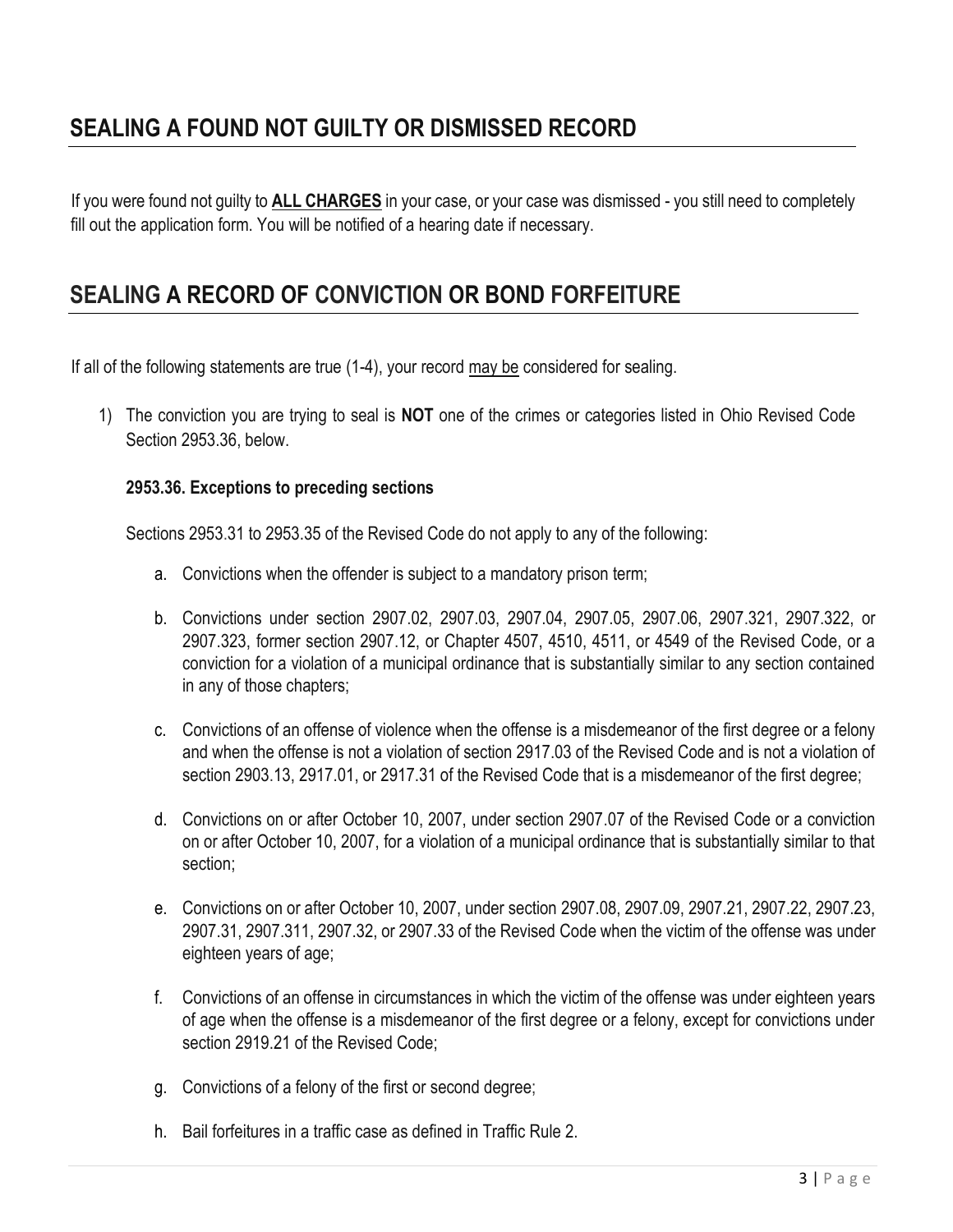#### 2) You are an "eligible offender'' (ORC 2953.31)

"Eligible offender" means anyone who has been convicted of an offense in this state or any other jurisdiction and who has not more than one felony conviction, not more than two misdemeanor convictions if the convictions are not of the same offense, or not more than one felony conviction and one misdemeanor conviction in this state or any other jurisdiction. When two or more convictions result from or are connected with the same act or result from offenses committed at the same time, they shall be counted as one conviction. When two or three convictions result from the same indictment, information, or complaint, from the same plea of guilty, or from the same official proceeding, and result from related criminal acts that were committed within a three-month period but do not result from the same act or from offenses committed at the same time, they shall be counted as one conviction, provided that a court may decide as provided in division (C)(1)(a) of section 2953.32 of the Revised Code that it is not in the public interest for the two or three convictions to be counted as one conviction.

- 3) You were convicted of a misdemeanor **and** more than one year has passed since your "final discharge", or you were convicted of a felony **and** more than three years have passed since your "final discharge". Final discharge means completion of jail and or probation.
- 4) There are no fines or costs owed on the case.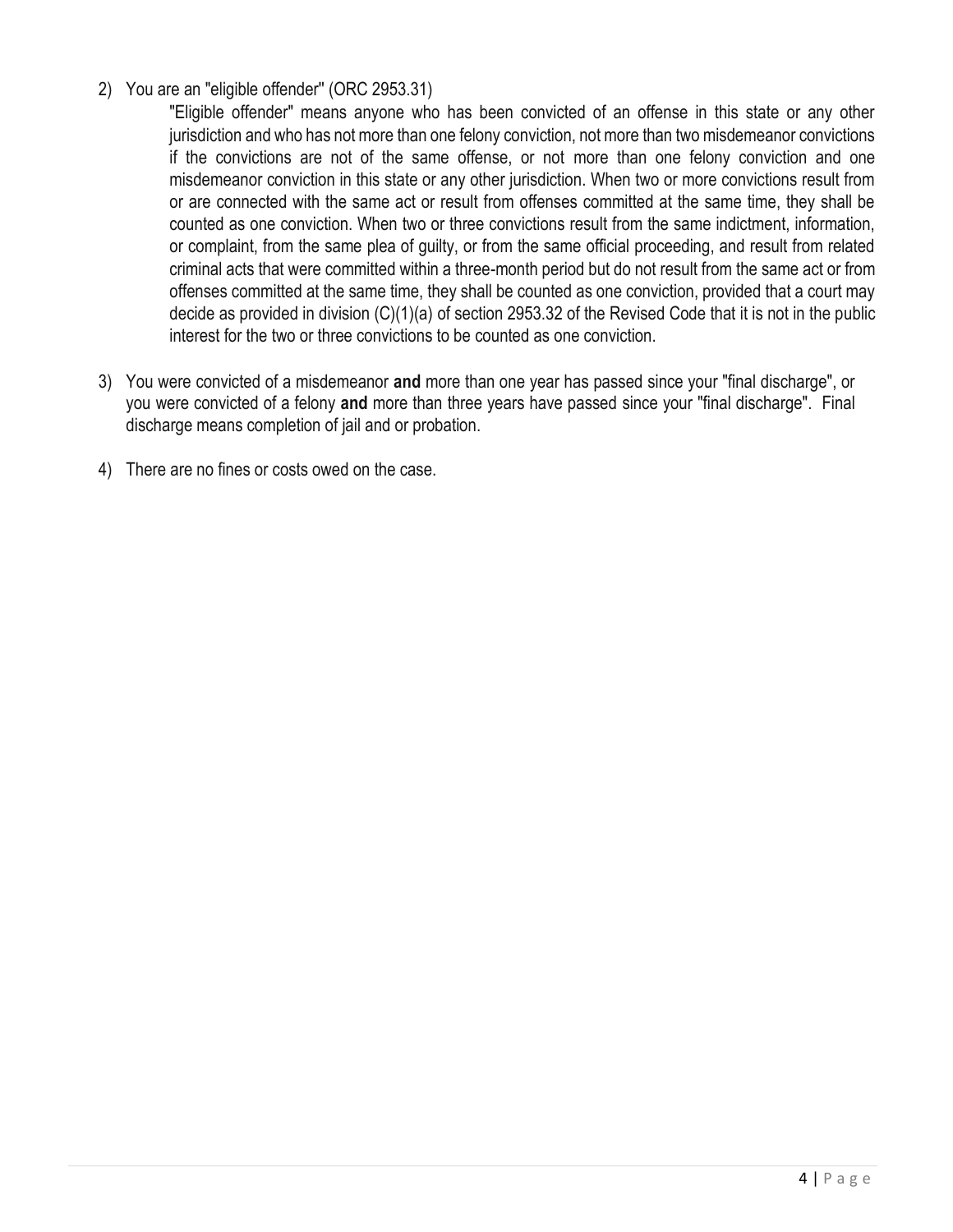## **CHARDON MUNICIPAL COURT APPLICATION TO SEAL THE RECORD**

| *Please Print                       |                                                        |                                                                                                                                                                                                                                           |
|-------------------------------------|--------------------------------------------------------|-------------------------------------------------------------------------------------------------------------------------------------------------------------------------------------------------------------------------------------------|
|                                     | Case $No(s)$ .:                                        | <u> Alexandria de la contrada de la contrada de la contrada de la contrada de la contrada de la contrada de la c</u>                                                                                                                      |
| City/State of Ohio                  |                                                        |                                                                                                                                                                                                                                           |
| VS.                                 |                                                        |                                                                                                                                                                                                                                           |
|                                     | Judge:                                                 |                                                                                                                                                                                                                                           |
| Defendant/Applicant                 |                                                        |                                                                                                                                                                                                                                           |
|                                     | APPLICATION FOR ORDER SEALING RECORD OF CONVICTION(S), |                                                                                                                                                                                                                                           |
|                                     | FINDING(S) OF NOT GUILTY AND/OR DISMISSAL(S)           |                                                                                                                                                                                                                                           |
| provides the following information: |                                                        | Defendant hereby makes application to the Court pursuant to Ohio Revised Code §2953.32 and/or §2953.52 for the<br>sealing of the conviction, finding of not guilty, and/or dismissal record in the above-stated case(s). Defendant hereby |
|                                     |                                                        |                                                                                                                                                                                                                                           |
|                                     |                                                        |                                                                                                                                                                                                                                           |
|                                     |                                                        |                                                                                                                                                                                                                                           |
|                                     |                                                        |                                                                                                                                                                                                                                           |
|                                     |                                                        |                                                                                                                                                                                                                                           |

| Applicant's Phone No.:            |  |
|-----------------------------------|--|
| Applicant's Driver's License No.: |  |

Defendant states that he/she is an eligible offender, that any rehabilitation has been attained to the satisfaction of the court; and, that the interests of defendant in having the records pertaining to this conviction, dismissal and/or finding of not guilty are not outweighed by any legitimate governmental needs to maintain those records.

Defendant/Applicant Signature

#### **NOTICE**

**If the Court grants your request to seal this record, the Court will order the public records be sealed including, but not necessarily limited to prosecutor's offices, police departments, the Ohio Bureau of Criminal Identification and Investigations, and the Ohio Department of Rehabilitation and Correction. The Court records are public documents and as such available to the general public in person and on-line. Certain organizations may have obtained these public records concerning your particular case prior to any Order sealing them. The Court has no way of knowing whether that occurred and has no control over the use of those records.**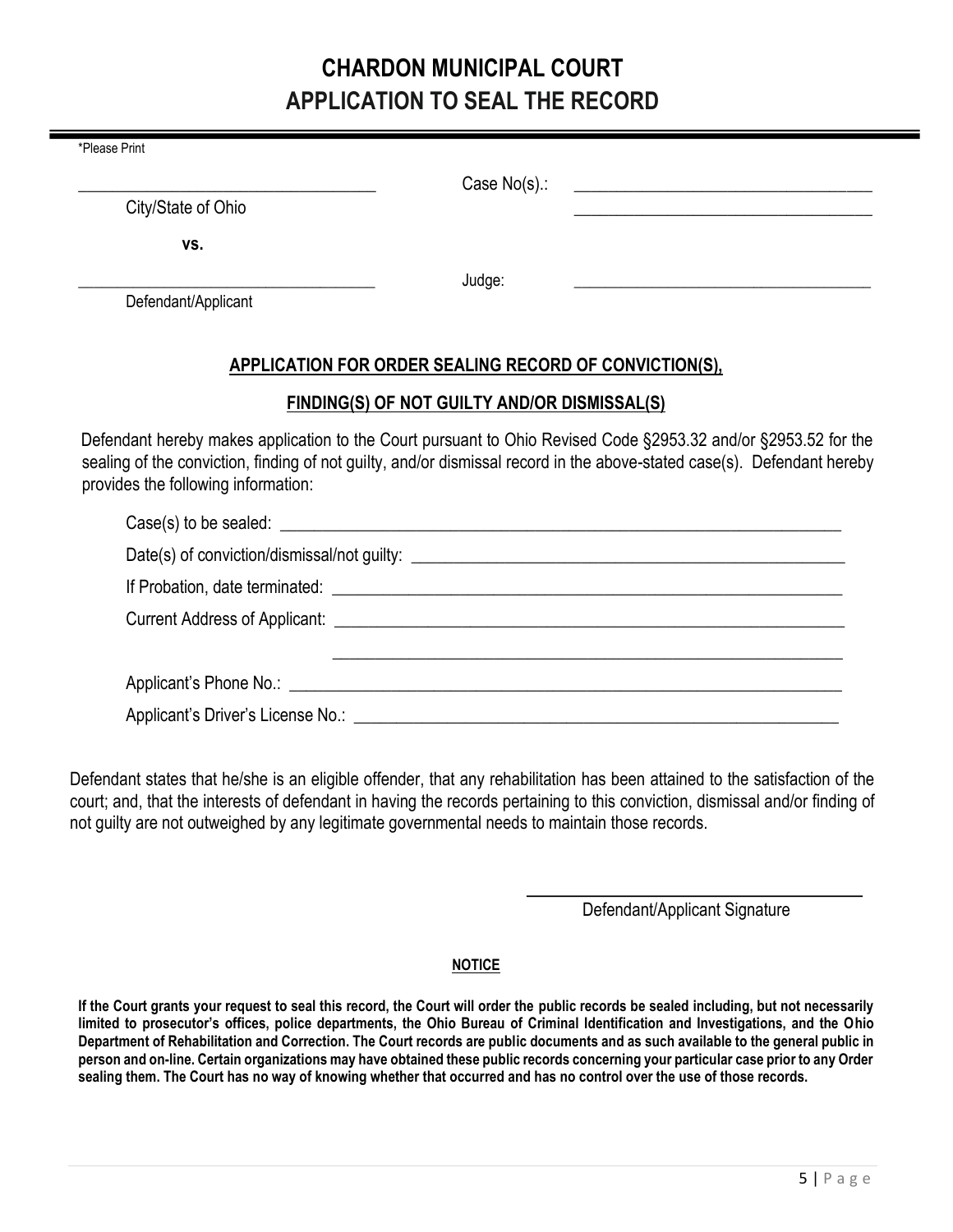#### **CHARDON MUNICPAL COURT SEALING OF RECORD WORKSHEET**

| <b>LAST NAME</b>       | <b>FIRST NAME</b>                                                          | <b>MIDDLE NAME</b> |
|------------------------|----------------------------------------------------------------------------|--------------------|
| MAIDEN NAME OR ALIAS   | <b>FIRST NAME</b>                                                          | <b>MIDDLE NAME</b> |
| <b>SSN</b>             | D.O.B.                                                                     | <b>SEX</b>         |
| <b>CASE NUMBER</b>     |                                                                            |                    |
| <b>CURRENT ADDRESS</b> |                                                                            |                    |
| <b>BIRTHPLACE</b>      | <b>PLACE RAISED</b>                                                        |                    |
|                        | LIST CITIES/STATES (OTHER THAN ABOVE) WHERE YOU HAVE RESIDED (WITH DATES): |                    |
|                        |                                                                            |                    |
|                        |                                                                            |                    |

#### **CRIMINAL HISTORY**

LIST BELOW ANY PENDING CHARGE(S) IN THIS OR ANY OTHER COURT.

BELOW, LIST ALL ARRESTS, WHETHER CONVICTED OR NOT, IN THIS COURT OR ANY OTHER COURT. INCLUDE JUVENILE AND MILITARY COURT.

 $\_$  , and the set of the set of the set of the set of the set of the set of the set of the set of the set of the set of the set of the set of the set of the set of the set of the set of the set of the set of the set of th

| <b>ARREST</b><br><b>DATES</b> | DATE OF<br><b>CONVICTION</b> | <b>COURT</b> | <b>OFFENSE</b> | <b>DISPOSITION</b> |
|-------------------------------|------------------------------|--------------|----------------|--------------------|
|                               |                              |              |                |                    |
|                               |                              |              |                |                    |
|                               |                              |              |                |                    |
|                               |                              |              |                |                    |
|                               |                              |              |                |                    |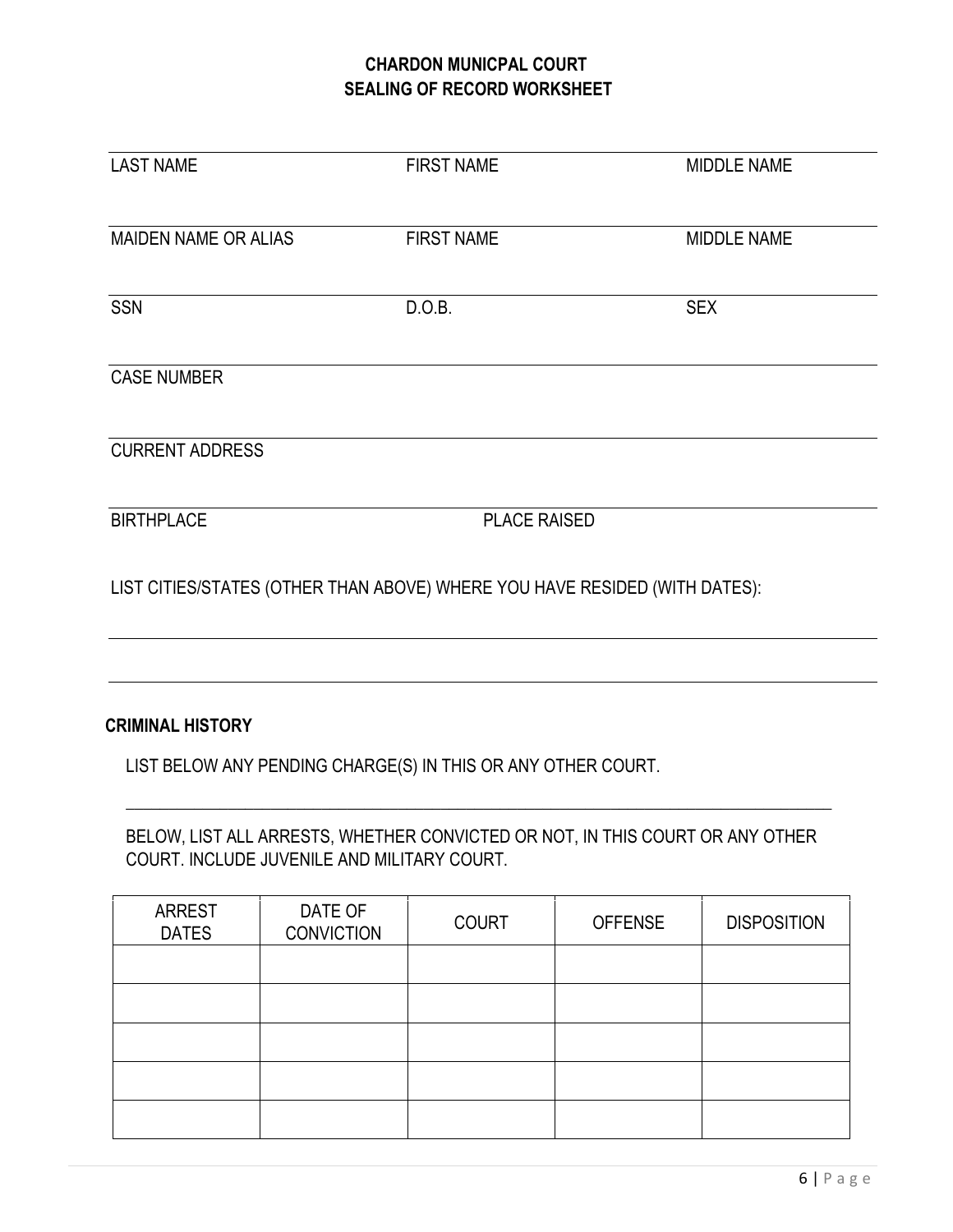#### **MILITARY SERVICE RECORD**

| <b>RANK</b>           | <b>BRANCH</b>   | DATE OF ENTRY       | DATE OF DISCHARGE |
|-----------------------|-----------------|---------------------|-------------------|
| <b>MARITAL STATUS</b> |                 |                     |                   |
| MARRIED               | <b>DIVORCED</b> | SINGLE<br>SEPARATED | <b>WIDOWED</b>    |

\_\_\_\_\_\_\_\_\_\_\_\_\_\_\_\_\_\_\_\_\_\_\_\_\_\_\_\_\_\_\_\_\_\_\_\_\_\_\_\_\_\_\_\_\_\_\_\_\_\_\_\_\_\_\_\_\_\_\_\_\_\_\_\_\_\_\_\_\_\_\_\_\_\_\_\_\_\_\_\_\_\_\_\_

NUMBER OF CHILDREN NUMBER OF DEPENDENTS

#### **EMPLOYMENT HISTORY**

| NAME OF EMPLOYER | <b>JOB TITLE</b> | PERIOD OF EMPLOYMENT |
|------------------|------------------|----------------------|
|                  |                  |                      |
|                  |                  |                      |
|                  |                  |                      |

#### **FINANCIAL CONDITION: (CHECK ONE)**

\_\_\_\_\_\_\_\_\_\_\_\_\_\_\_\_\_\_\_\_\_\_\_\_\_\_\_\_\_\_\_\_\_\_\_\_\_\_\_\_\_\_\_\_\_\_\_\_\_

\_\_\_\_\_\_\_\_\_\_\_\_\_\_\_\_\_\_\_\_\_\_\_\_\_\_\_\_\_\_\_\_\_\_\_\_\_\_\_\_\_\_\_\_\_\_\_\_\_

\_\_\_\_\_\_\_\_\_\_\_\_\_\_\_\_\_\_\_\_\_\_\_\_\_\_\_\_\_\_\_\_\_\_\_\_\_\_\_\_\_\_\_\_\_\_\_\_\_

| ----<br>М<br>п. | $\mathbf{v}$ | D<br>$\mathbf{r}$ |  |
|-----------------|--------------|-------------------|--|
|-----------------|--------------|-------------------|--|

I, THE UNDERSIGNED, ACKNOWLEDGE THAT THE ABOVE INFORMATION IS TRUE AND CORRECT TO THE

\_\_\_\_\_\_\_\_\_\_\_\_\_\_\_\_\_\_\_\_\_\_\_\_\_\_\_\_\_\_\_\_\_\_\_\_\_\_\_\_\_ \_\_\_\_\_\_\_\_\_\_\_\_\_\_\_\_\_\_\_\_\_\_\_\_\_\_\_\_\_\_\_\_\_\_\_\_\_

BEST OF MY KNOWLEDGE.

SIGNATURE DATE

PRINTED NAME

CASE NUMBER(S)

CHARGE(S)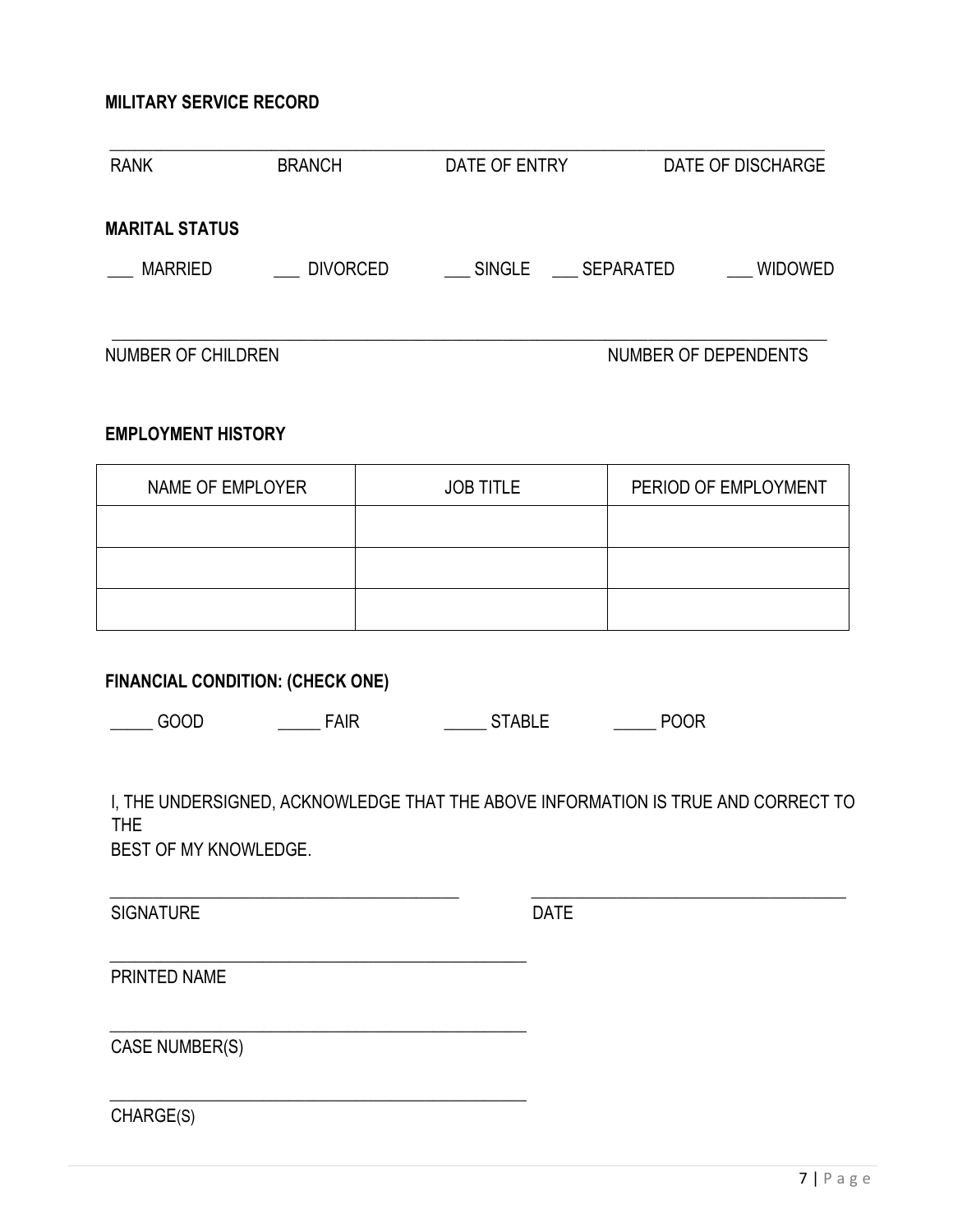#### **APPLICANT'S VERSION**

WRITE BRIEFLY IN YOUR OWN WORDS - HOW & WHY YOU BECAME INVOLVED WITH THE CHARGE(S):